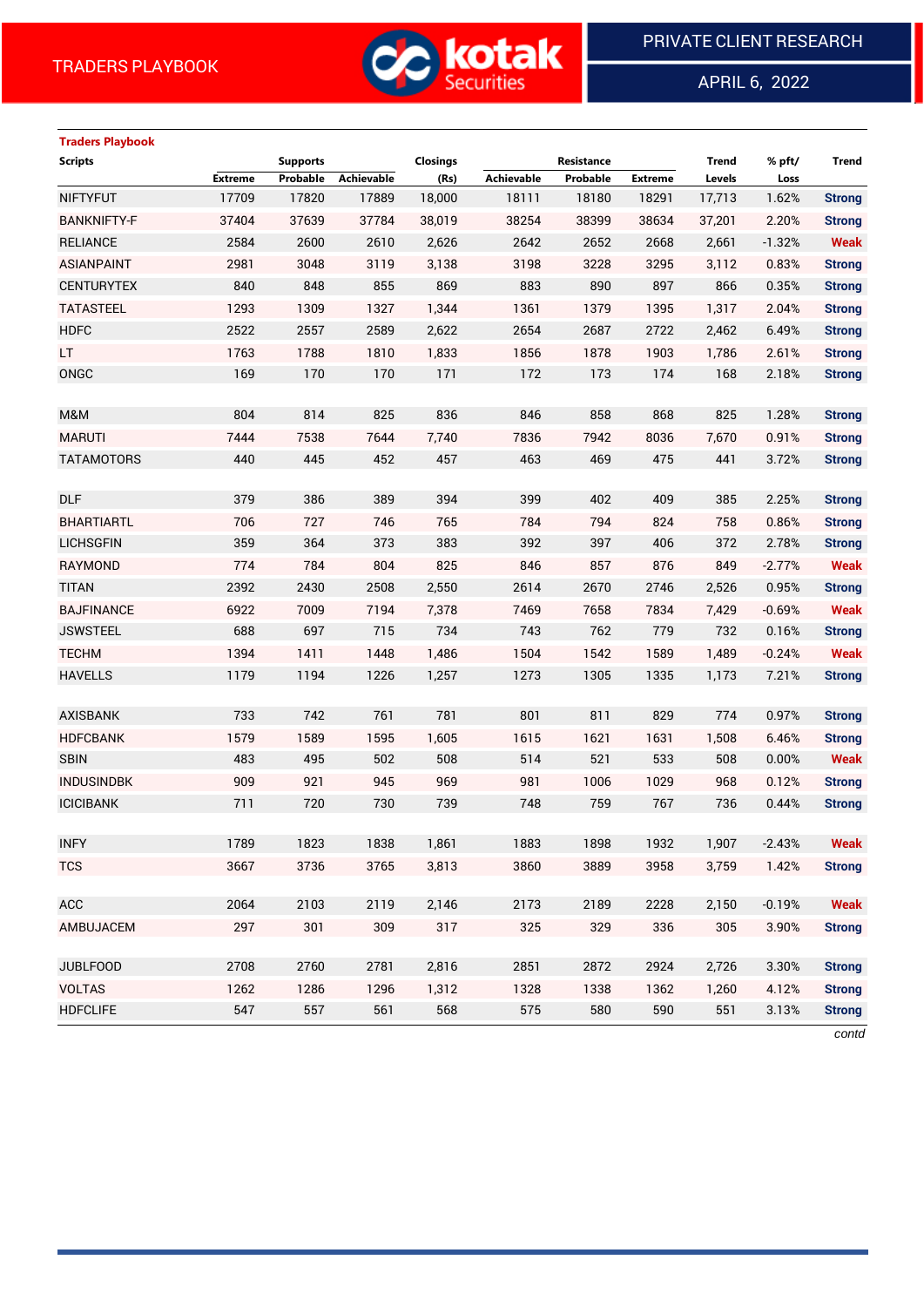#### **Closing Pricess**

Closing price is that price at which a scrip closes on the previous day. Traders can start their intraday trade on this level. The stock or index should sustain above or below the closing price else you should exit the trade. Ideally, half a percent should be the stop loss above or below the closing price to enter the trade.

#### **Trend**

Trend is the level at which the tendency of Indices and Stocks can be identified. For best results, you can use the 'Trend Remarks' to trade. A 'Weak' trend means that traders can trade with a negative bias. If the trend is 'Strong', you can trade long with a positive bias. Base price should be the closing price.

#### **Achievable (Supp/Resis)**

It is the price which can be achieved if the Index/Stock trades above or below the closing price. During normal course of trading, first levels are important as one can take profits around first resistance and supports levels.

### **Probable (Supp/Resis)**

It's a second resistance/support and can be achieved if stocks/indices are in trending mode. Events can lead stocks and indices to reach these levels.

#### **Extreme levels**

Sometimes, the stocks fall or rise to their average lowest or highest levels FOR THE DAY and that may act as an excellent contra buying or selling opportunity with a stop loss given in the table. This means buying around extreme support and selling around extreme resistance strictly with a given stop loss. For e.g. If the extreme support for Nifty is given at 5605, and in case the market comes down to similar levels, then you can initiate long positions with the given 'stop loss for long' in the column, say at 5585. If it breaks 5585 then the trader must exit the position. This is valid on both the sides.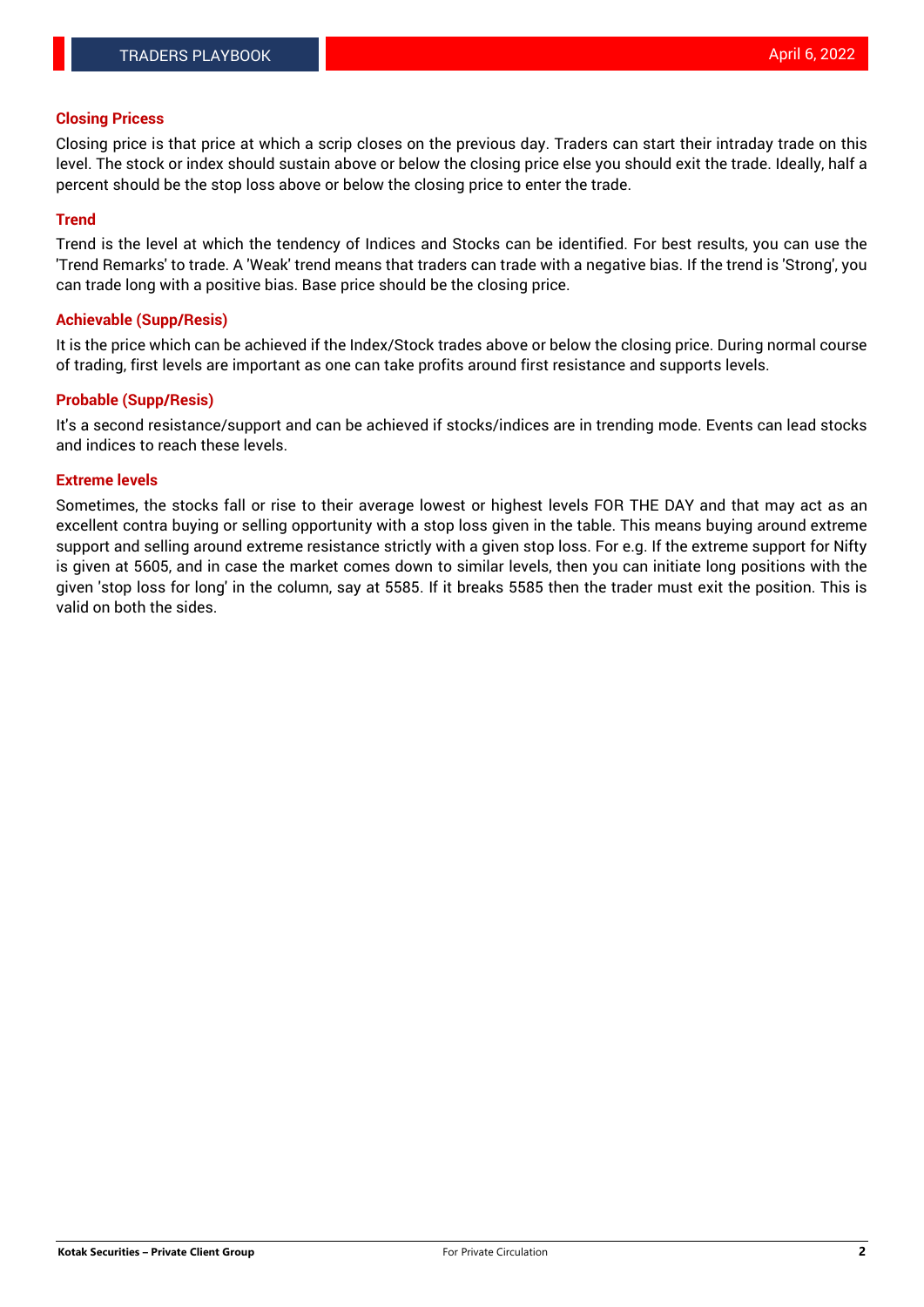### **RATING SCALE (PRIVATE CLIENT GROUP)**

| <b>BUY</b>             | -   | A condition that indicates a good time to buy a stock. The exact circumstances of the signal will be determined by the indicator that an<br>analyst is using.  |
|------------------------|-----|----------------------------------------------------------------------------------------------------------------------------------------------------------------|
| <b>SELL</b>            | -   | A condition that indicates a good time to sell a stock. The exact circumstances of the signal will be determined by the indicator that an<br>analyst is using. |
| <b>Stop Loss Order</b> | $-$ | An instruction to the broker to buy or sell stock when it trades beyond a specified price. They serve to either protect your profits or<br>limit your losses.  |

#### **FUNDAMENTAL RESEARCH TEAM (PRIVATE CLIENT GROUP)**

**Jatin Damania Purvi Shah Rini Mehta K. Kathirvelu** Metals & Mining, Midcap **Pharmaceuticals** Research Associate Support Executive jatin.damania@kotak.com [purvi.shah@kotak.com](mailto:purvi.shah@kotak.com) rini.mehta@kotak.com [k.kathirvelu@kotak.com](mailto:k.kathirvelu@kotak.com)  $+91$  22 6218 6440  $+91$  22 6218 6432

**Sumit Pokharna Pankaj Kumar** sumit.pokharna@kotak.com pankajr.kumar@kotak.com +91 22 6218 6438 +91 22 6218 6434

**Shrikant Chouhan Arun Agarwal Amit Agarwal, CFA Hemali Dhame**

Oil and Gas, Information Tech Construction, Capital Goods & Midcaps

Head of Research Auto & Auto Ancillary Transportation, Paints, FMCG Banking & Finance shrikant.chouhan@kotak.com arun.agarwal@kotak.com agarwal.amit@kotak.com Hemali.Dhame@kotak.com +91 22 6218 5408 +91 22 6218 6443 +91 22 6218 6439 +91 22 6218 6433

**TECHNICAL RESEARCH TEAM (PRIVATE CLIENT GROUP)**

[shrikant.chouhan@kotak.com](mailto:shrikant.chouhan@kotak.com) [amol.athawale@kotak.com](mailto:amol.athawale@kotak.com) Research Associate +91 22 6218 5408 +91 20 6620 3350 [sayed.haider@kotak.com](mailto:sayed.haider@kotak.com)

**Shrikant Chouhan Amol Athawale Sayed Haider**

+91 22 62185498

# **DERIVATIVES RESEARCH TEAM (PRIVATE CLIENT GROUP)**

 $+91$  22 6218 5497

**Sahaj Agrawal Prashanth Lalu Prasenjit Biswas, CMT, CFTe** [sahaj.agrawal@kotak.com](mailto:sahaj.agrawal@kotak.com) [prashanth.lalu@kotak.com](mailto:prashanth.lalu@kotak.com) [prasenjit.biswas@kotak.com](mailto:prasenjit.biswas@kotak.com)